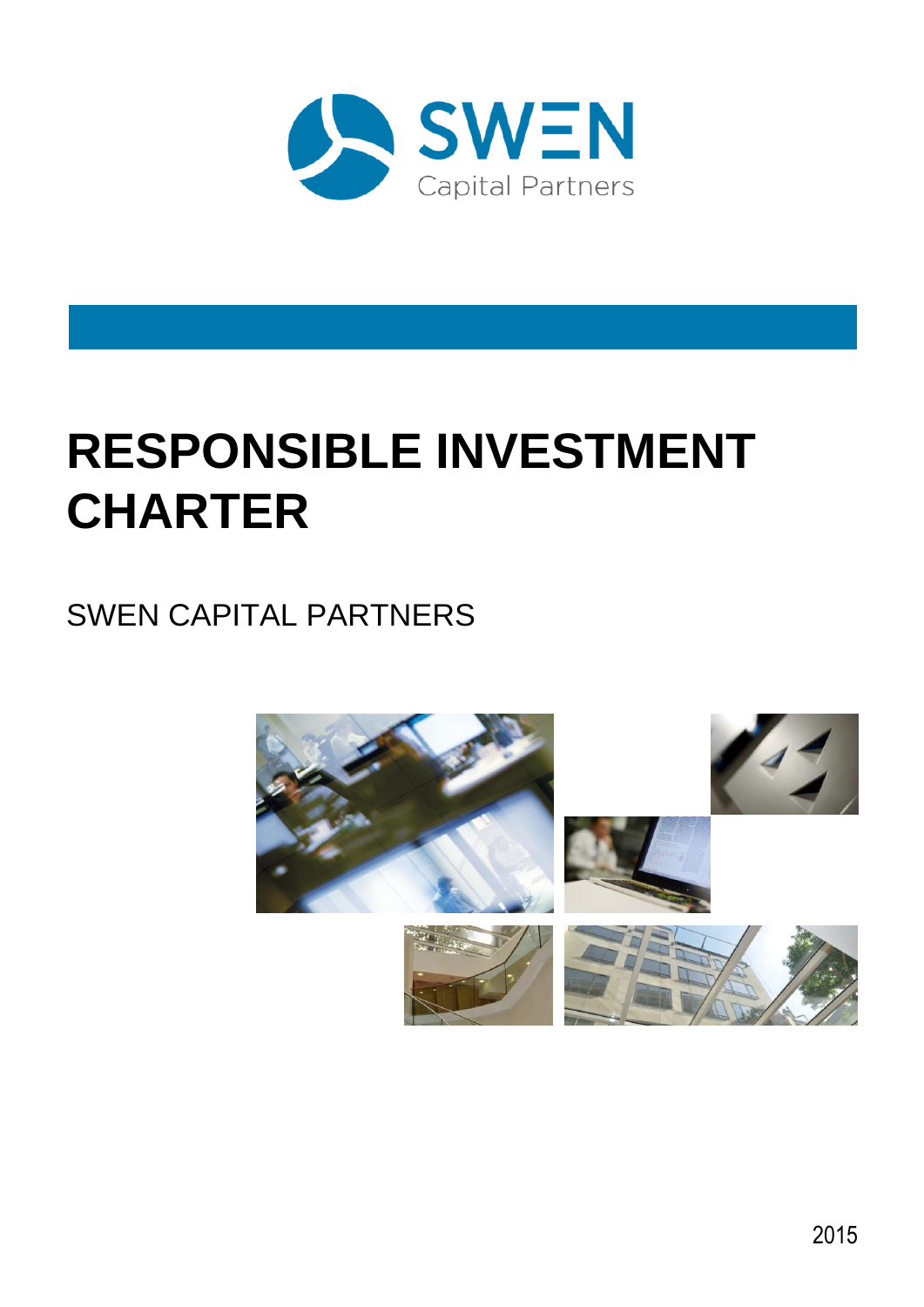#### *The aim of this charter is*

#### *to set out the six commitments*

#### *that SWEN CAPITAL PARTNERS, "SWEN CP",*

#### *has undertaken to observe*

*in its investments and in its activity.*

*.*

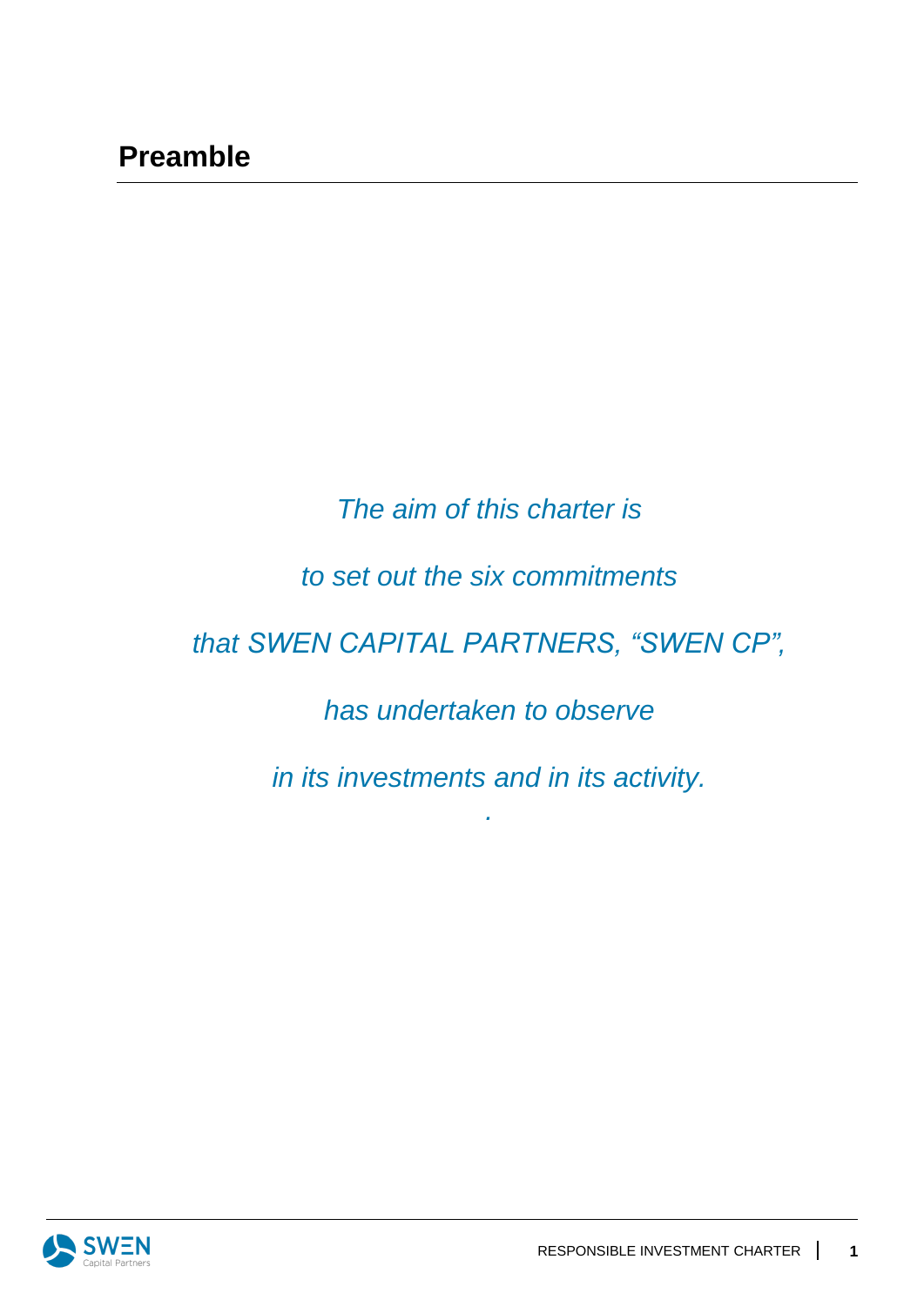#### **We undertake to include ESG matters in our investment analysis and decision-making procedures**

- To do this, SWEN CP undertakes, first of all, not to invest (directly or via funds) in companies involved in manufacturing anti-personnel mines or cluster munitions (see our team's responsible investment policy). We undertake to include ESG matters in our investment<br>
analysis and decision-making procedures<br>
analysis and decision-making procedures<br>
and this SWEN CP underlakes, first of all, not to invest (dredtly or via funds) in c
	- For primary transactions, ESG due diligence is conducted and included in our investment report on the basis of :
		- an ESG questionnaire concerning the management company and the investment policy of the fund under review,
		- exchanges with the various members of the management team.
	- With secondary transactions, given their specifics (confidentiality, time limits, buyback as is), the team will be unable to carry out an analysis of the ESG risks of the underlying portfolio at the time of the pre-investment phase. The dialogue will be initiated post-acquisition.
	- For co-investments, the ESG analysis will be conducted on the basis of information provided by the fund that supplies the file and can be supplemented by direct contacts between us and the management of the company.
	-

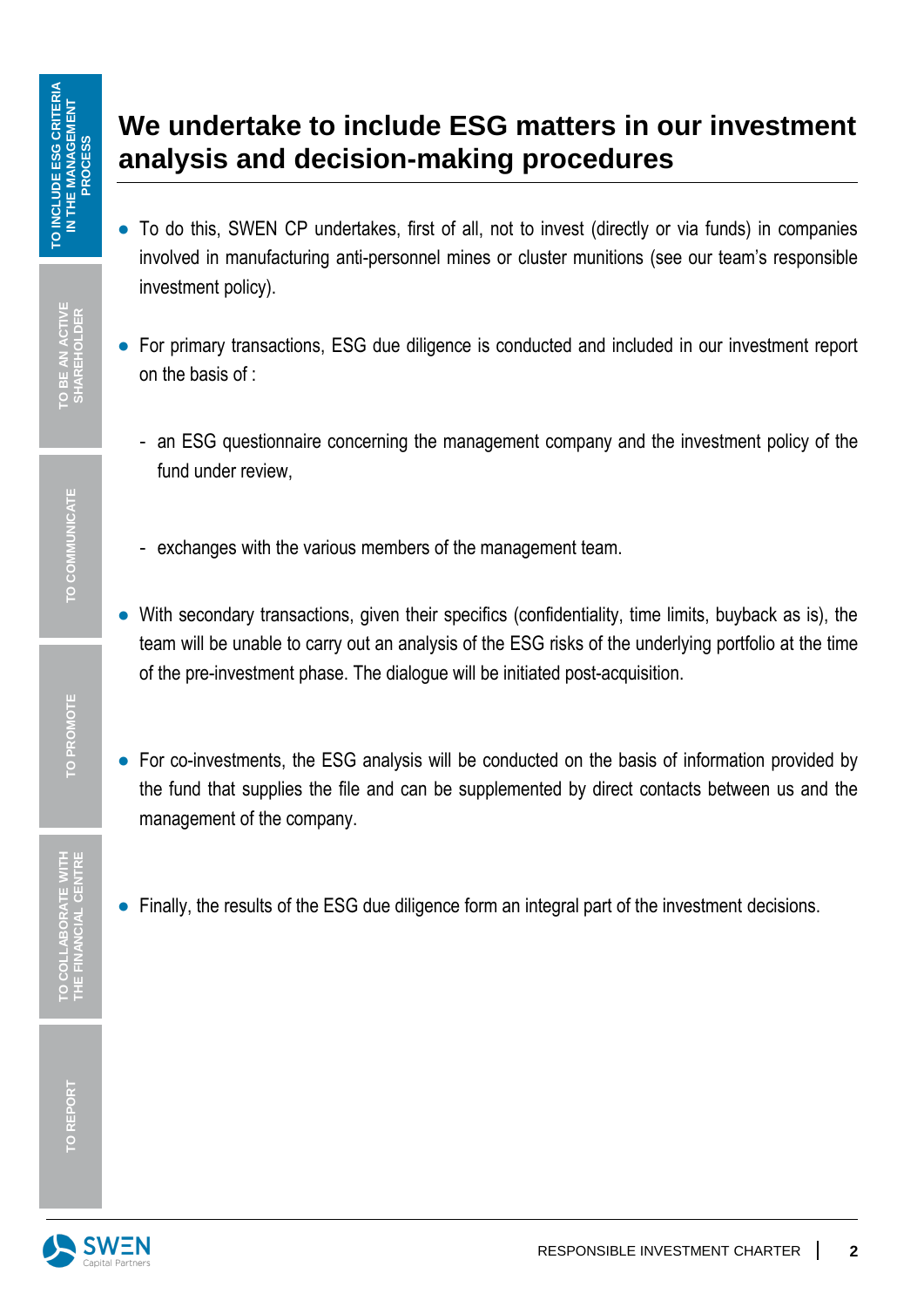#### **We undertake to be an active shareholder and to take account of ESG matters in our shareholder policy and practice**

- SWEN CP invests mainly in funds.
- In our activity, we systematically exercise our voting rights in the interests of the fund's unitholders when, as investor, we are consulted by any of the underlying funds to give an opinion on any subject in accordance with its rules.

We undertake to monitor these elements over time.

• As soon as we obtain a seat on the advisory committee of any fund in which we invest, we undertake to attend and take an active part in its meetings. We will give our opinion when asked and/or vote on any other subject requiring the committee's agreement, in the interests of the fund's unitholders. We will also if necessary use these occasions to question the management **EXAMPLE THE ESC CHALLEND COMMUNICATE COMPUTERIAL COMPUTERIAL COMPUTERIAL COMPUTERIAL COMPUTERIAL CONFINITION OF INVESTIGATION CONFINITION OF INVESTIGATION OF INVESTIGATION OF INVESTIGATION OF INVESTIGATION OF INVESTIGATIO** 

**TO PROMOTE**

**TO COLLABORATE WITH THE FINANCIAL CENTRE**

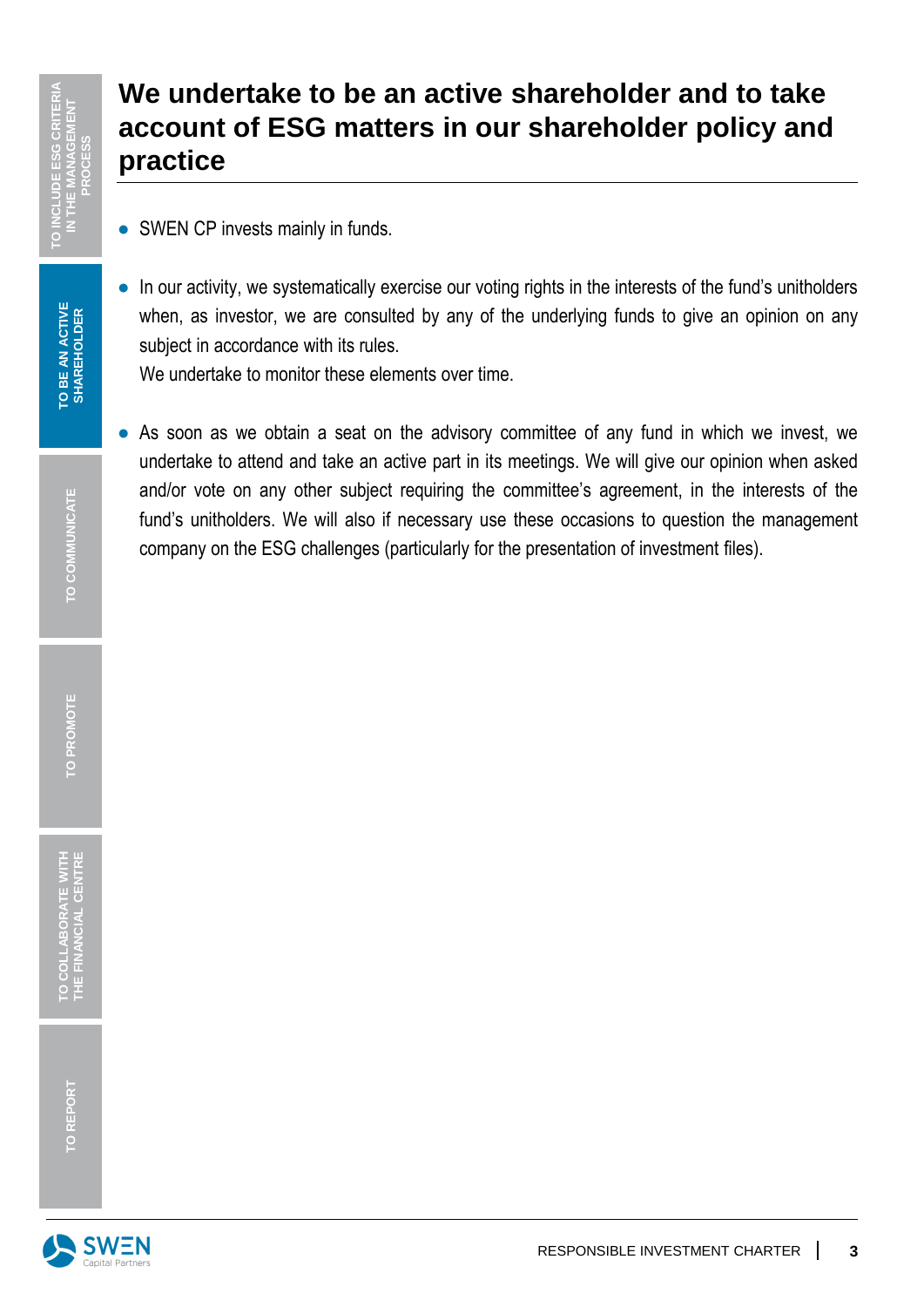#### **We undertake to ask the entities in which we invest to publish appropriate information on ESG matters**

- SWEN CP is already an investor with strict standards as to the quality and transparency of the information provided by its financial partners.
- We will stress our responsible investment requirements and rely on the SRI expertise developed by our shareholders.
- We will systematically ask the entities in which we invest to undertake by means of contractual side letters (except for secondary transactions) :
	- to include and formalise in each investment file an analysis of the environmental, social and governance challenges,
	- to encourage the companies in their portfolios to take on board ESG considerations,
	- to publish an ESG report on the management company, the fund and its holdings, to be sent at least annually,
	- to inform us as soon as the management company is aware that a sudden event concerning any of the holdings in its portfolio might be liable to bring about a substantial ESG risk,
- to organise an annual dedicated session with our team making it possible to take stock of the current situation concerning the ESG challenges, assess progress made over the past year and **State of the United State State Sim Which we invest<br>
State publish appropriate information on ESG matters<br>
State of the state of the state of the state of the state of the state of the state of the state of the state of t**

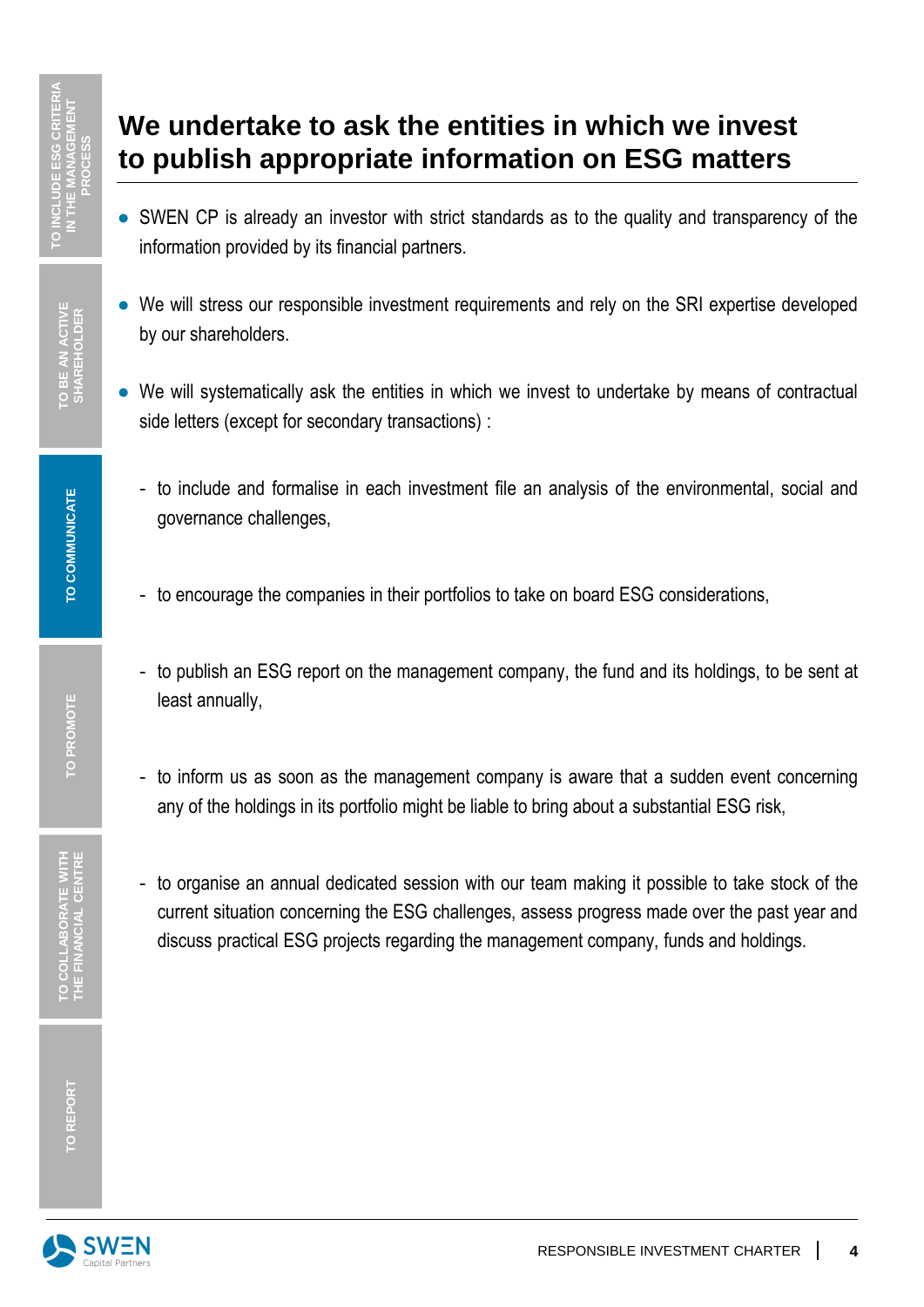#### **We undertake to promote responsible investment with our financial partners**

• SWEN CP is in regular contact with a large number of international asset management companies, institutional investors and family offices.

In this respect, we undertake to have talks with our financial partners on our own responsible investment approach and to promote best ESG practices in managing private investments. We undertake to promote responsible investment<br> **TO INCLUDE THE WITH OUT financial partners**<br> **TO INCLUDE THE MANAGEMENT WERE AND CP** is in regular contact with a large number of international asset management<br> **TO INCLUDE** 

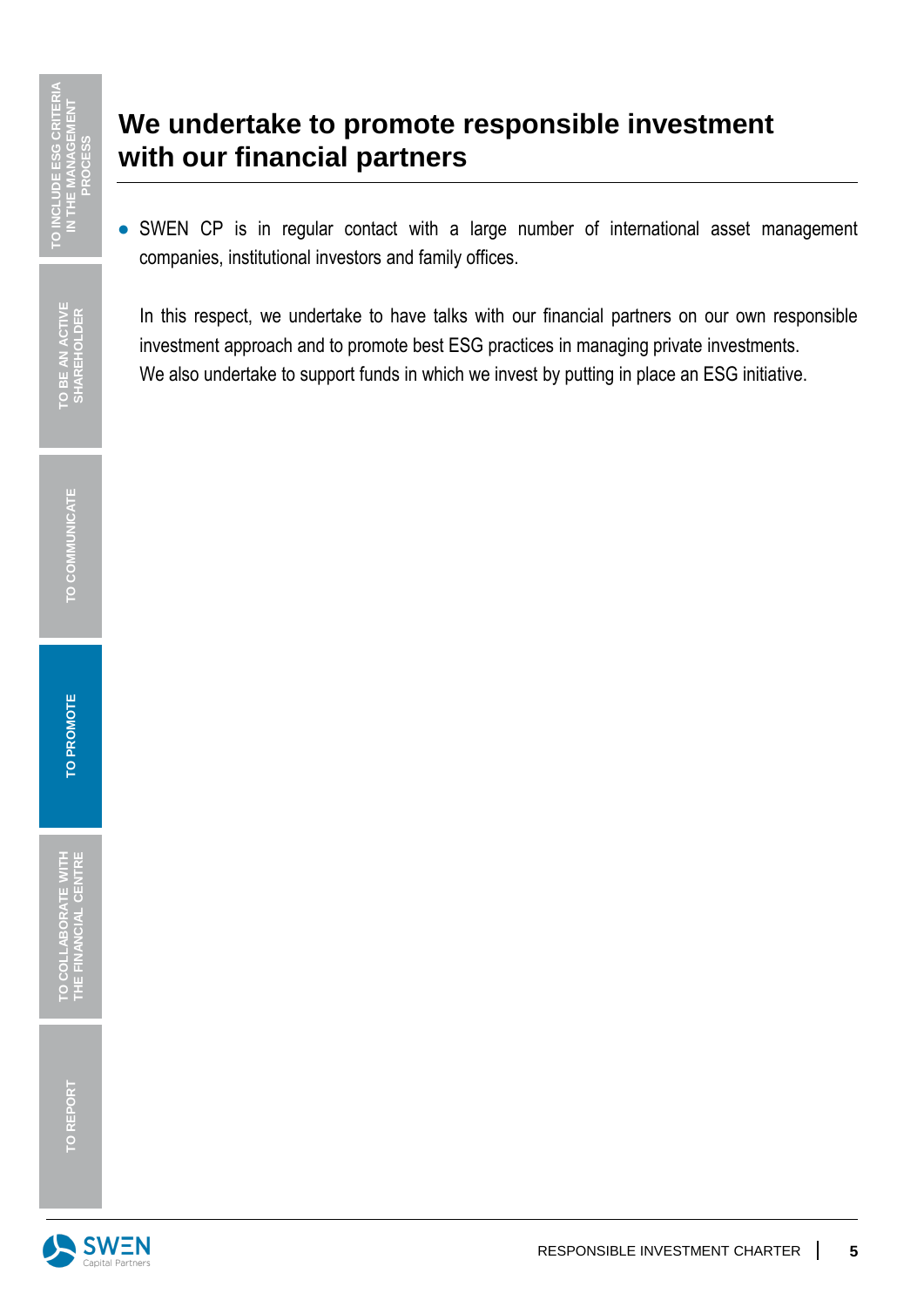#### **We undertake to collaborate with the financial industry to improve the dissemination and effectiveness of responsible approaches in managing private investments**

- SWEN CP undertakes to take part in French and European focus groups to raise awareness, inform, improve the effectiveness of best practices and convince financial partners that it is in everyone's interests to contribute to **a more sustainable finance, benefiting everyone: investors, companies and civil society.**
- Furthermore, as a subsidiary of OFI AM and Federal Finance, signatories of the UN-PRI, SWEN CP undertakes to support the promotion of the UN-PRI and to contribute, in this international framework, to the progress in responsible private investments, alongside the **to improve the d<br>
responsible app<br>
investments**<br>  $\frac{1}{2}$ <br>  $\frac{1}{2}$ <br>  $\frac{1}{2}$ <br>  $\frac{1}{2}$ <br>  $\frac{1}{2}$ <br>  $\frac{1}{2}$ <br>  $\frac{1}{2}$ <br>  $\frac{1}{2}$ <br>  $\frac{1}{2}$ <br>  $\frac{1}{2}$ <br>  $\frac{1}{2}$ <br>  $\frac{1}{2}$ <br>  $\frac{1}{2}$ <br>  $\frac{1}{2}$ <br>  $\frac{1}{2}$ <br>  $\frac{1}{2$

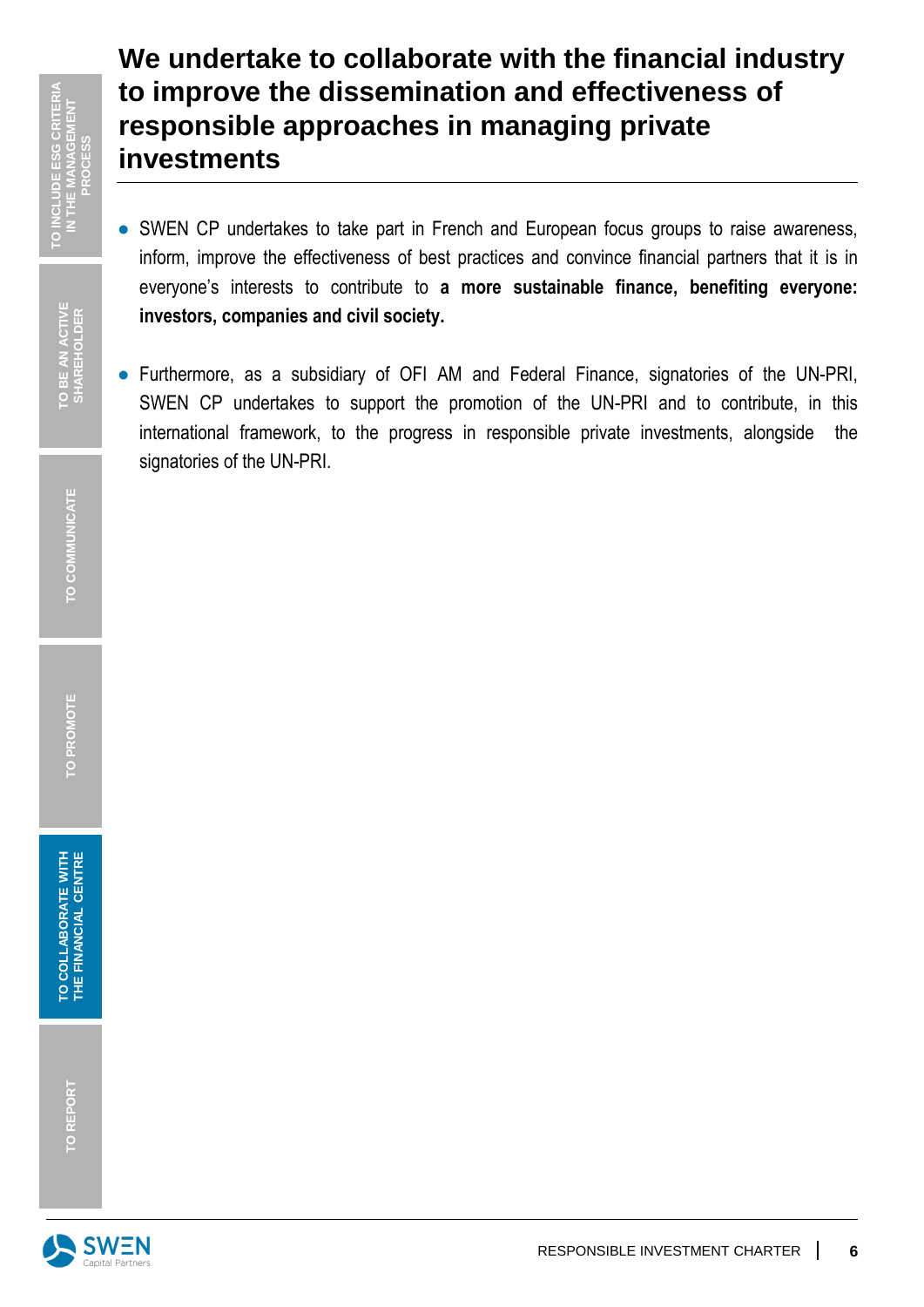# **We undertake to report individually on our activities and progress in including ESG criteria in our management process Profession. TO INCLUDE EXAMPLE AN ACTIVE SHAREHOLDER CRITERIA ISLAM CP CONTROLLOR COMMUNICATERISM COMMUNICATERISM COMMUNICATERISM COMMUNICATERISM COMMUNICATERISM COMMUNICATERISM COMMUNICATERISM COMMUNICATERISM COMMUNICATE**

- SWEN CP contributes to **the annual UN-PRI reporting** (on its activity within OFI AM up to 16 January 2015, and on behalf of SWEN CP since then)
- SWEN CP undertakes to **provide its investors** with an ESG report at least annually containing :
	- An evaluation of our own team's approach to responsible investment during the past year,
	- An evaluation of the inclusion of ESG criteria by the management companies, the underlying funds in which we invest and our holdings,
	- An evaluation of the development of these various aspects over time.
- On demand, SWEN CP will share and discuss with the **management companies the results of this annual** ESG assessment in order to encourage and strengthen emulation around best



**TO PROMOTE**

**TO COLLABORATE WITH THE FINANCIAL CENTRE**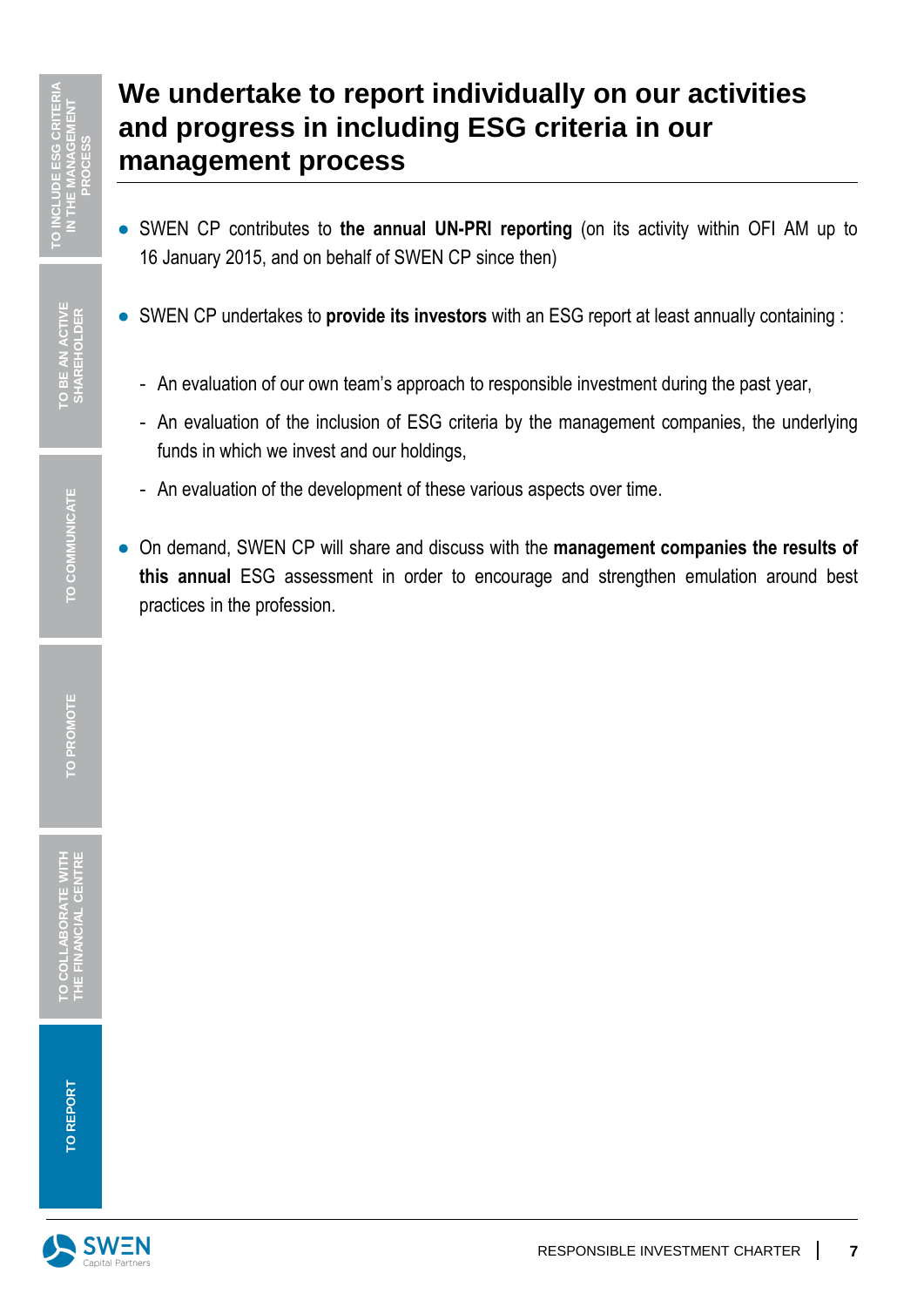#### **Charter signed on 16 January 2015 by the members of the SWEN CP team**



Olivier BELHASSEIN **Pierre BOULIC** 



Isabelle COMBAREL **International Studies of the USA** Jérôme DELMAS





elem

Jean-Philippe RICHAUD



Lola FORNARI 2009 - Annual March 2009 - Alexander March 2009 - Alexander March 2009 - Alexander March 2009 - A

Amos ISRAEL Najete KERROUCHI

Mélanie LE GUEN Charlotte LEPRINCE